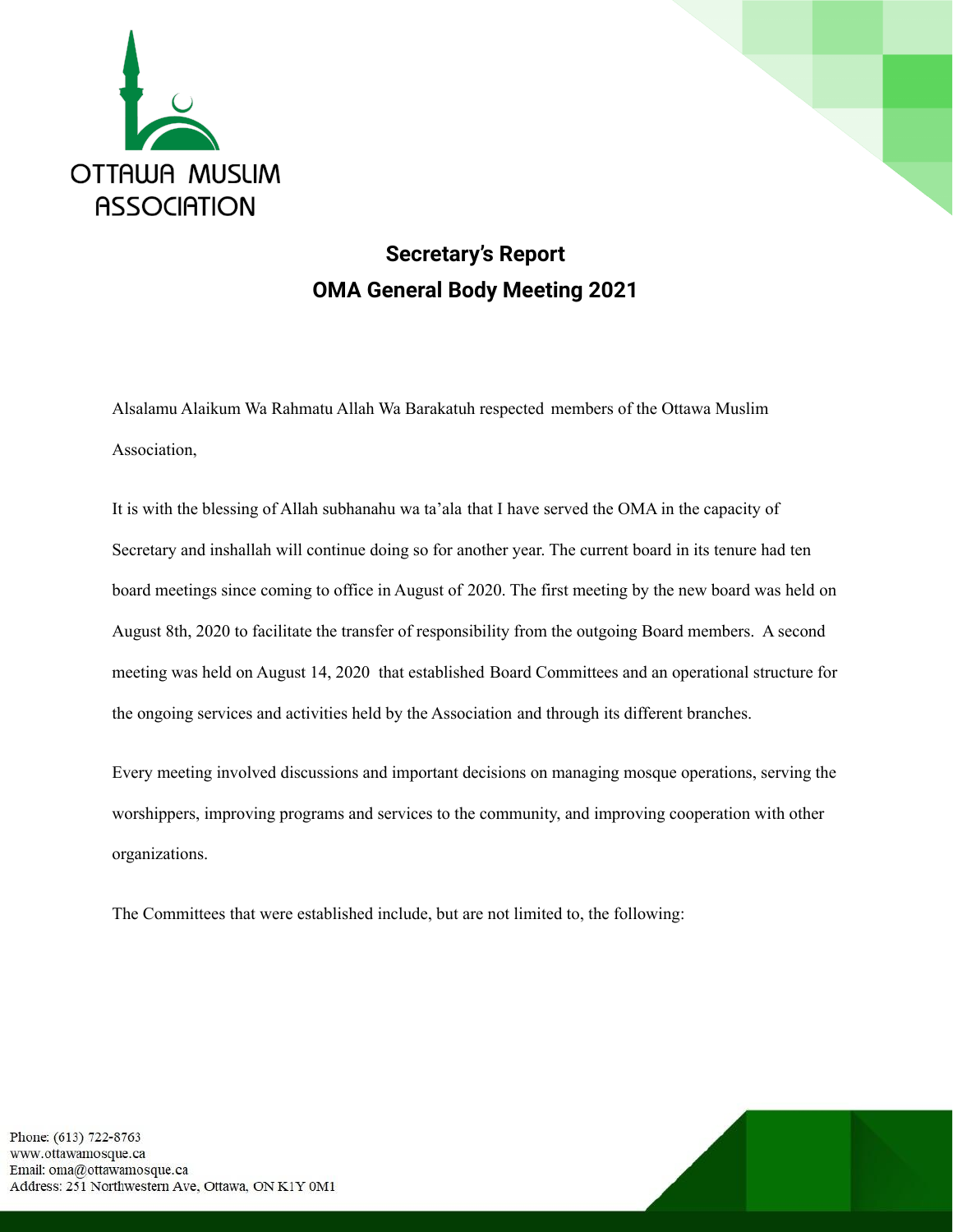- **The Maintenance Committee:** Responsible for the ongoing maintenance of the Ottawa Mosque, reviewing our fire and safety plans, and ensuring that the staff and the attendees are hosted in a safe environment at the Mosque. [Committee Lead: Saleem Khan]
- **The Finance Committee:** Responsible for OMA's financial aspects which include, but are not limited to: monthly budget reviews, annual reviews, fundraising, issuing tax receipts, etc [Committee Lead: Gulam Madari]
- **The Funeral Committee:** Responsible for all aspects related to the OMA funeral services [Committee Lead: Anis Chemseddine]
- **The Social Services Committee:** Responsible for the ongoing services that the Ottawa Mosque provides to the community. This includes, but is not limited to: Zakat cases, Refugee Services, Job search, and social services programming. [Committee Lead: Momin Janjua]
- **The Hall of Peace Committee:** Responsible for the operations and day to day activities of the Hall of Peace as well as the set up, organization, and booking of weddings and special ceremonies. [Committee Lead: Mariam Aly]
- **The OMA Schools Committee:** Responsible for the coordination between the three OMA Schools, OMA Sunday School, Al-Fajr School, and Om-Al Qura school. [Committee Lead: Ali Binsilim]
- **The Communications and Community Engagement Committee:** Responsible for all the events and programming, website management, social media, technology, and community outreach. [Committee Lead: Mohammed Aswad]
- **The Procurement Committee:** A small task force that has been given a limited capacity by the board to act on its behalf in terms of purchasing items, monitoring sales and disposals of extra items, and purchasing supplies that are required due to the ongoing activities at the Ottawa Mosque. [Committee Lead: Mohammed Adi]